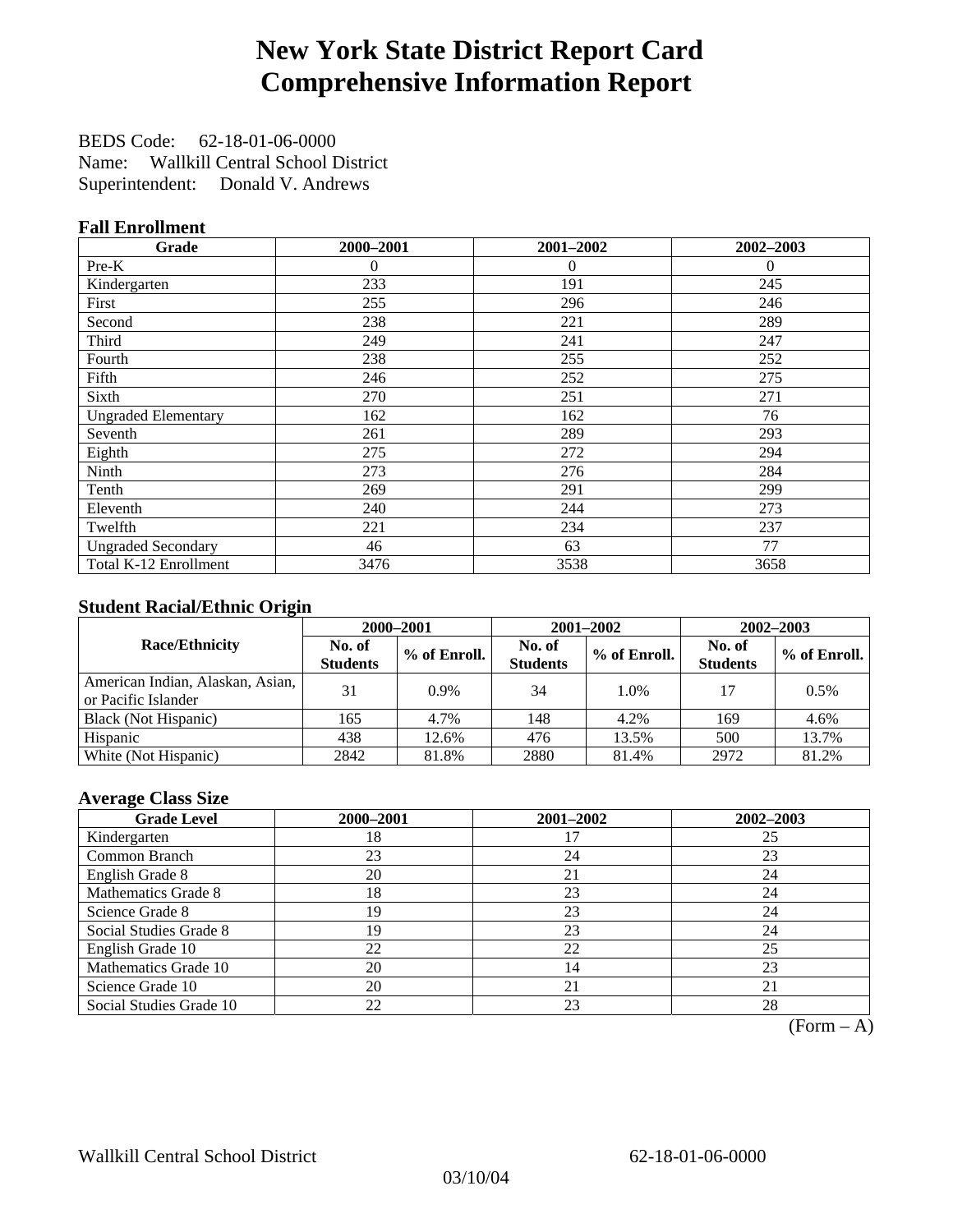#### **District Need to Resource Capacity Category**

| <b>N/RC Category</b> | <b>Description</b>                                                                                 |
|----------------------|----------------------------------------------------------------------------------------------------|
|                      | This is a school district with average student needs in relation to<br>district resource capacity. |

#### **Similar School Group and Description**

| <b>Similar School Group</b> | <b>Description</b> |
|-----------------------------|--------------------|
| NΔ                          | N<br>мA            |

All schools within the same N/RC category are divided into three similar school groups defined by the percentage of students in the school who are eligible for the free-lunch program and/or who are limited English proficient (also known as English language learners).

#### **Student Demographics Used To Determine Similar Schools Group**

| 0                                 | 2000-2001 |         |       | $2001 - 2002$ | $2002 - 2003$ |         |
|-----------------------------------|-----------|---------|-------|---------------|---------------|---------|
|                                   | Count     | Percent | Count | Percent       | Count         | Percent |
| <b>Limited English Proficient</b> | 53        | . .5%   | 57    | . .6%         | 54            | . .5%   |
| <b>Eligible for Free Lunch</b>    | 389       | 12.0%   | 408   | 12.2%         | 374           | 10.2%   |

#### **Attendance and Suspension**

|                               | 1999–2000       |         |                 | 2000-2001 | $2001 - 2002$   |         |
|-------------------------------|-----------------|---------|-----------------|-----------|-----------------|---------|
|                               | No. of          | $%$ of  | No. of          | $%$ of    | No. of          | $\%$ of |
|                               | <b>Students</b> | Enroll. | <b>Students</b> | Enroll.   | <b>Students</b> | Enroll. |
| <b>Annual Attendance Rate</b> |                 | 94.5%   |                 | 94.8%     |                 | 94.8%   |
| <b>Student Suspensions</b>    | 225             | 6.6%    | 291             | 8.4%      | 289             | 8.2%    |

### **Student Socioeconomic and Stability Indicators**

#### **(Percent of Enrollment)**

|                          | 2000–2001 | $2001 - 2002$ | 2002-2003 |
|--------------------------|-----------|---------------|-----------|
| <b>Reduced Lunch</b>     | 5.8%      | 4.2%          | 4.8%      |
| <b>Public Assistance</b> | NA        | NA            | NA        |
| <b>Student Stability</b> | NA        | NA            | NA        |

| <b>Staff Counts</b>                   |     |  |  |  |  |
|---------------------------------------|-----|--|--|--|--|
| 2002-2003<br><b>Staff</b>             |     |  |  |  |  |
| <b>Total Teachers</b>                 | 250 |  |  |  |  |
| <b>Total Other Professional Staff</b> | 33  |  |  |  |  |
| <b>Total Paraprofessionals</b>        | 87  |  |  |  |  |
| Teaching Out of Certification*        |     |  |  |  |  |
| Teachers with Temporary Licenses      |     |  |  |  |  |

\*Teaching out of certification more than on an incidental basis. Teachers with temporary licenses are also counted as teaching out of certification.

 $(Form - B)$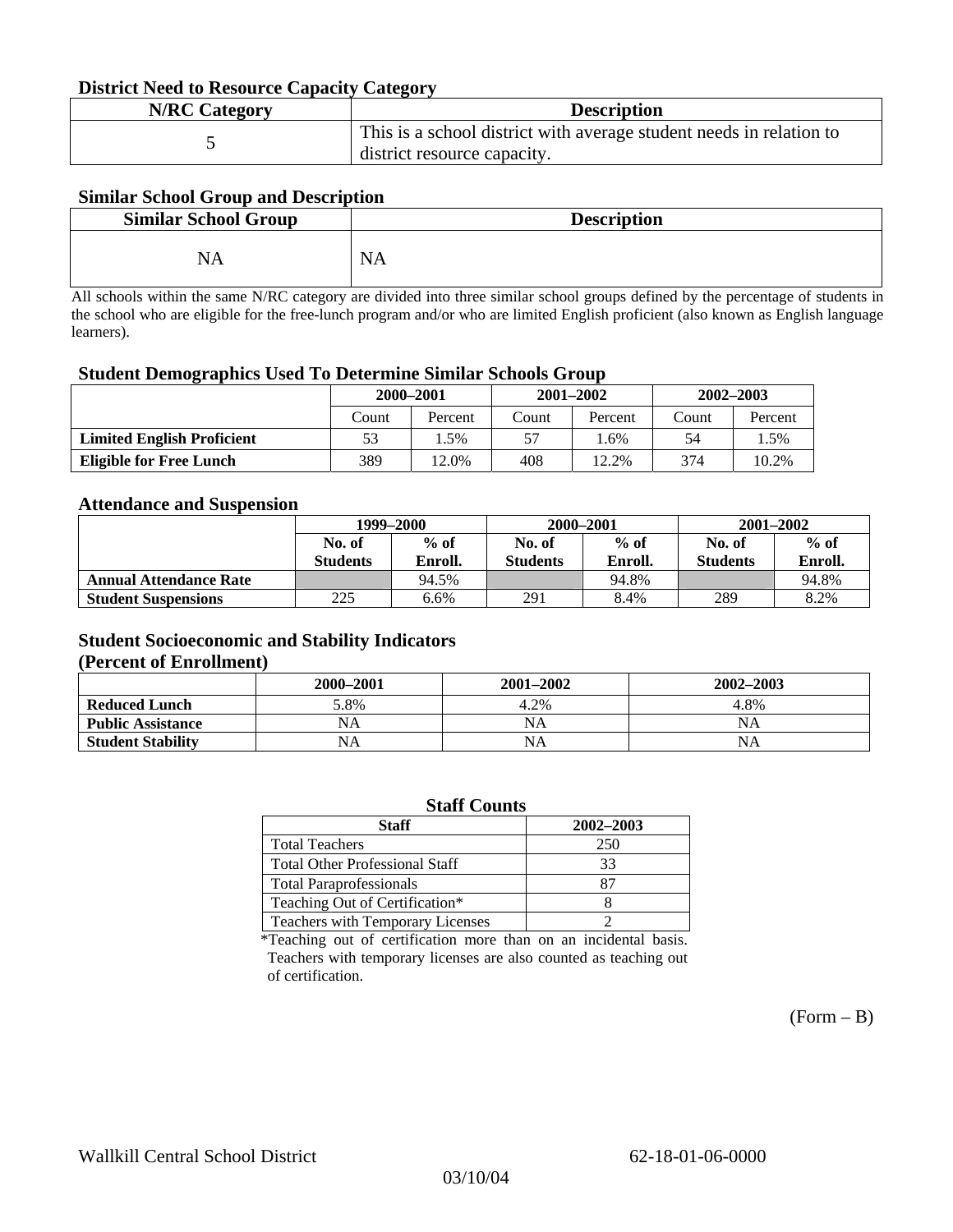# **High School Graduates and Noncompleters**

| ніді эспол этайнакі патінід кеденія вірюшая |                       |                                   |                                                    |                       |                                   |                                                    |                       |                                   |                                                    |  |
|---------------------------------------------|-----------------------|-----------------------------------|----------------------------------------------------|-----------------------|-----------------------------------|----------------------------------------------------|-----------------------|-----------------------------------|----------------------------------------------------|--|
|                                             | 2000-2001             |                                   |                                                    |                       | 2001-2002                         |                                                    |                       | 2002-2003                         |                                                    |  |
|                                             | <b>Total</b><br>Grads | <b>Regents</b><br><b>Diplomas</b> | $\frac{0}{0}$<br><b>Regents</b><br><b>Diplomas</b> | <b>Total</b><br>Grads | <b>Regents</b><br><b>Diplomas</b> | $\frac{6}{6}$<br><b>Regents</b><br><b>Diplomas</b> | <b>Total</b><br>Grads | <b>Regents</b><br><b>Diplomas</b> | $\frac{0}{0}$<br><b>Regents</b><br><b>Diplomas</b> |  |
| General<br>Education                        | 171                   | 109                               | 64%                                                | 186                   | 98                                | 53%                                                | 207                   | 130                               | 63%                                                |  |
| Students with<br><b>Disabilities</b>        | 18                    |                                   | 6%                                                 | 17                    | 2                                 | 12%                                                | 18                    |                                   | 6%                                                 |  |
| All Students                                | 189                   | 110                               | 58%                                                | 203                   | 100                               | 49%                                                | 225                   | 131                               | 58%                                                |  |

### **High School Graduates Earning Regents Diplomas\***

\*Only students awarded local diplomas (including local diplomas with Regents endorsements) are counted as high school graduates. Because of a change in data collection procedures during the 2001–2002 school year, diploma counts and percentage of graduates earning Regents diplomas are not necessarily comparable between years. Data for the 2000-2001 school year include January, June and August 2001 graduates; data for the 2001-2002 school year include January and June 2002 graduates; data for the 2002–2003 school year include August 2002 and January and June 2003 graduates.

### **Distribution of 2002–2003 Graduates (All Students)**

|               | To 4-vear<br>College | To 2-vear<br>College | <b>To Other Post-</b><br><b>Secondary</b> | To the Military | To<br><b>Employment</b> | <b>Other</b> |
|---------------|----------------------|----------------------|-------------------------------------------|-----------------|-------------------------|--------------|
| <b>Number</b> | 80                   | 98                   |                                           |                 |                         |              |
| Percent       | 36%                  | 44%                  | 0%                                        | 3%              | 8%                      | 11%          |

### **Number of High School Completers with Disabilities in 2002–2003**

| Graduates*<br>(a) | <b>Regents</b><br><b>Diplomas</b> | <b>IEP Diplomas</b><br>or Certificates | All 2002-2003<br><b>Completers</b> |  |
|-------------------|-----------------------------------|----------------------------------------|------------------------------------|--|
|                   | b)                                |                                        | $(a+c)$                            |  |
|                   |                                   |                                        |                                    |  |

\*Local Diplomas (including local diplomas with Regents endorsements)

#### **High School Noncompletion Rates**

|                        |                            | 2000-2001       |         | 2001-2002       |         | 2002-2003       |         |
|------------------------|----------------------------|-----------------|---------|-----------------|---------|-----------------|---------|
|                        |                            | No. of          | $%$ of  | No. of          | $%$ of  | No. of          | $%$ of  |
|                        |                            | <b>Students</b> | Enroll. | <b>Students</b> | Enroll. | <b>Students</b> | Enroll. |
| <b>General-</b>        | Dropped Out                |                 |         | 23              |         | 20              |         |
| <b>Education</b>       | Entered GED Program*       |                 |         |                 |         | 3               |         |
| <b>Students</b>        | <b>Total Noncompleters</b> |                 |         | 24              |         | 23              |         |
| <b>Students</b>        | Dropped Out                |                 |         | 10              |         |                 |         |
| with                   | Entered GED Program*       |                 |         | $\theta$        |         | $\Omega$        |         |
| <b>Disabilities</b>    | <b>Total Noncompleters</b> |                 |         | 10              |         |                 |         |
|                        | Dropped Out                | 30              | 2.9%    | 33              | 3.1%    | 21              | 1.8%    |
| All<br><b>Students</b> | Entered GED Program*       | 17              | 1.7%    |                 | $0.1\%$ | 3               | $0.3\%$ |
|                        | <b>Total Noncompleters</b> | 47              | 4.6%    | 34              | 3.1%    | 24              | 2.1%    |

\*The number and percentage of students who left K-12, diploma-bound systems and entered an alternative program leading to a high school equivalency diploma.

 $(Form - C)$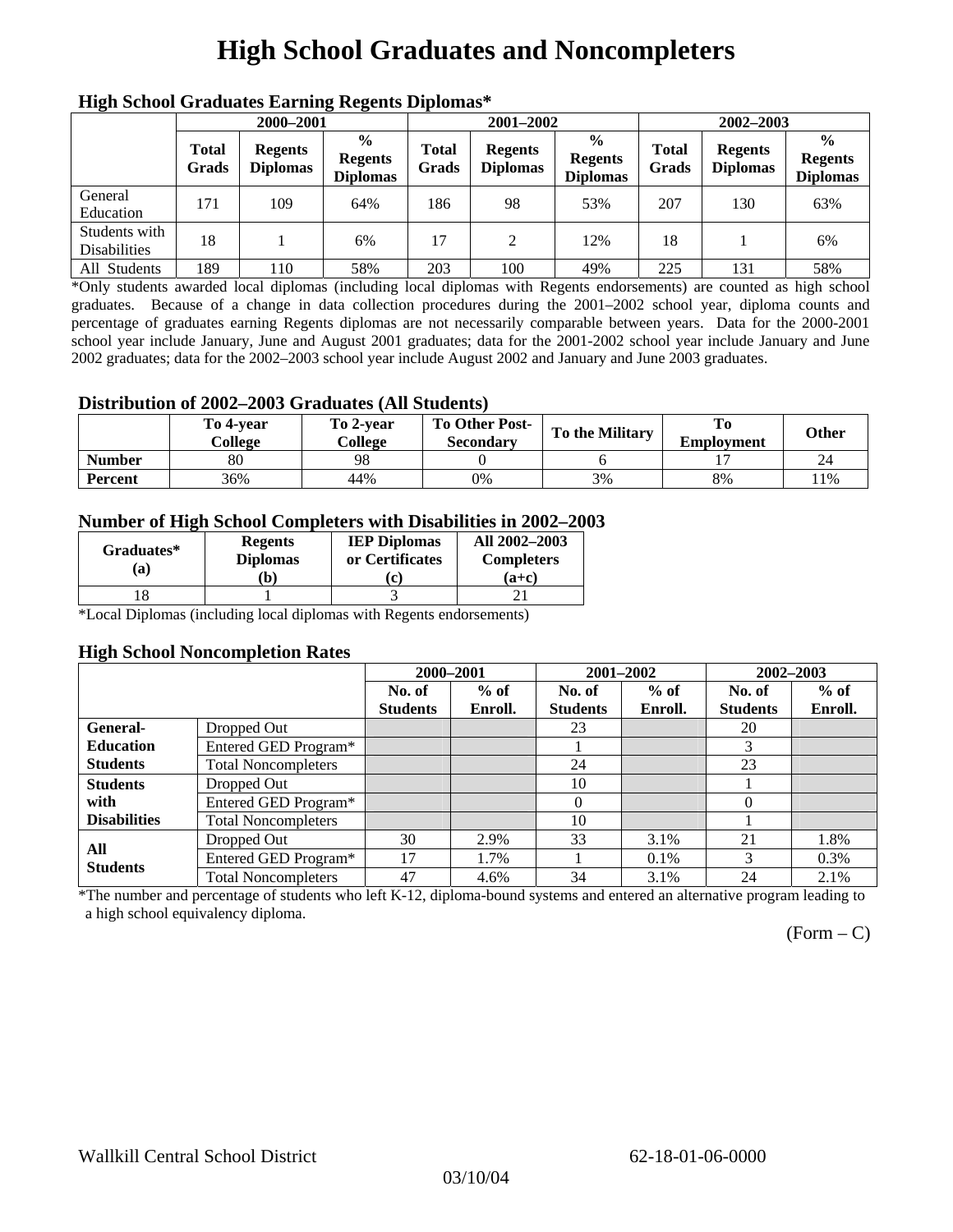## **Career Development and Occupational Studies (CDOS)**

### **Percentage of Students Documenting Self- and Career-Awareness Information and Career Exploration Activities, K–3**

| <b>Grades</b> | $2000 - 01$ | $2001 - 02$ | $2002 - 03$ |
|---------------|-------------|-------------|-------------|
| K-1           |             | 2%          | $0\%$       |
|               |             | 2%          | 9%          |

### **Students Developing a Career Plan, 4–12**

| <b>Grades</b>                                                                                                                                      |                                      | $2000 - 01$ | $2001 - 02$ | $2002 - 03$ |
|----------------------------------------------------------------------------------------------------------------------------------------------------|--------------------------------------|-------------|-------------|-------------|
|                                                                                                                                                    | Number of General-Education Students |             | $\theta$    | $\theta$    |
|                                                                                                                                                    | Number of Students with Disabilities |             | 0           | $\Omega$    |
|                                                                                                                                                    | Number of All Students               |             | $\theta$    | $\Omega$    |
|                                                                                                                                                    | Percent of Enrollment                |             | $0\%$       | 0%          |
|                                                                                                                                                    | Number of General-Education Students |             | 445         | 565         |
|                                                                                                                                                    | Number of Students with Disabilities |             | 116         | 115         |
|                                                                                                                                                    | Number of All Students               |             | 561         | 680         |
| $4 - 5$<br>$6 - 8$<br>Percent of Enrollment<br>Number of Students with Disabilities<br>$9 - 12$<br>Number of All Students<br>Percent of Enrollment |                                      | 65%         | 76%         |             |
|                                                                                                                                                    | Number of General-Education Students |             | 63          | 206         |
|                                                                                                                                                    |                                      |             | 12          | 32          |
|                                                                                                                                                    |                                      |             | 75          | 238         |
|                                                                                                                                                    |                                      |             | 7%          | 21%         |

## **Second Language Proficiency Examinations**

### **General-Education Students**

| <b>Test</b> | 2000-2001         |           |                                                                                                              |           | 2002-2003 |     |  |
|-------------|-------------------|-----------|--------------------------------------------------------------------------------------------------------------|-----------|-----------|-----|--|
|             | <b>No. Tested</b> | % Passing | 2001-2002<br>% Passing<br><b>No. Tested</b><br><b>No. Tested</b><br>100%<br>24<br>22<br>$0\%$<br>0%<br>$0\%$ | % Passing |           |     |  |
| French      | 26                | 100%      |                                                                                                              |           |           | 82% |  |
| German      |                   | 0%        |                                                                                                              |           |           | 0%  |  |
| Italian     |                   | 0%        |                                                                                                              |           |           | 0%  |  |
| Latin       |                   | 0%        |                                                                                                              |           |           | 0%  |  |
| Spanish     | 43                | 95%       | 23                                                                                                           | 78%       |           | 91% |  |

### **Students with Disabilities**

| <b>Test</b> | 2000-2001         |           |                                                                                      |           | 2002-2003 |    |  |
|-------------|-------------------|-----------|--------------------------------------------------------------------------------------|-----------|-----------|----|--|
|             | <b>No. Tested</b> | % Passing | 2001-2002<br>% Passing<br>No. Tested<br><b>No. Tested</b><br>0%<br>0%<br>0%<br>$0\%$ | % Passing |           |    |  |
| French      |                   | 0%        |                                                                                      |           |           | 0% |  |
| German      |                   | 0%        |                                                                                      |           |           | 0% |  |
| Italian     |                   | 0%        |                                                                                      |           |           | 0% |  |
| Latin       |                   | 0%        |                                                                                      |           |           | 0% |  |
| Spanish     |                   | 0%        |                                                                                      | 0%        |           | 0% |  |

 <sup>(</sup>Form-D)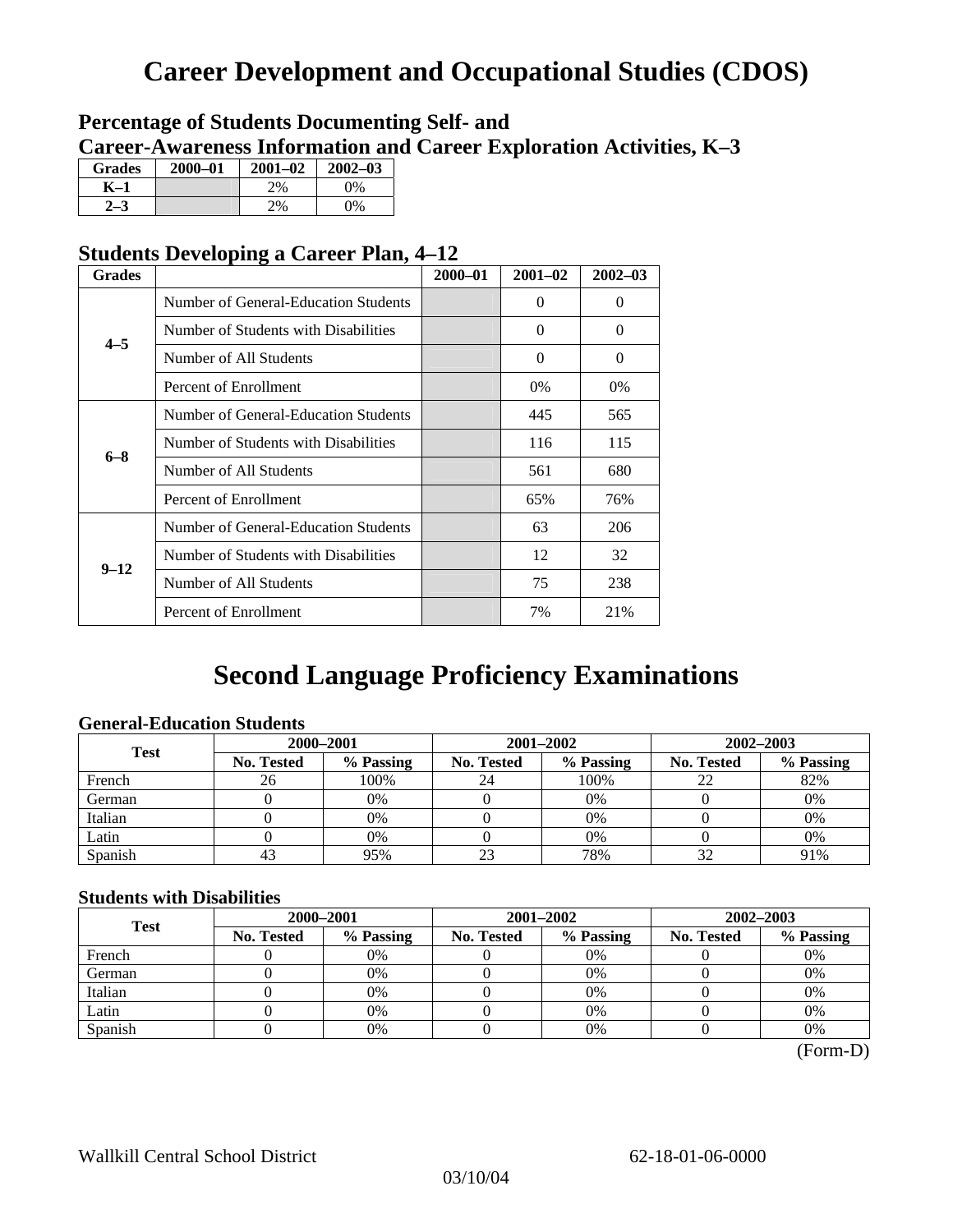# **Regents Competency Tests**

### **General-Education Students**

| <b>Test</b>           | 2000-2001  |           |                                                    | 2002-2003 |    |  |
|-----------------------|------------|-----------|----------------------------------------------------|-----------|----|--|
|                       | No. Tested | % Passing | 2001-2002<br>No. Tested<br>% Passing<br>No. Tested | % Passing |    |  |
| <b>Mathematics</b>    |            | 0%        |                                                    |           |    |  |
| Science               |            | 100%      |                                                    |           |    |  |
| Reading               |            | 0%        |                                                    |           |    |  |
| Writing               |            | 0%        |                                                    |           |    |  |
| <b>Global Studies</b> |            | 47%       |                                                    |           |    |  |
| U.S. Hist & Gov't     |            | 69%       |                                                    |           | 0% |  |

#### **Students with Disabilities**

| <b>Test</b>           | 2000-2001         |           |            |                                                                                             | 2002-2003 |     |  |
|-----------------------|-------------------|-----------|------------|---------------------------------------------------------------------------------------------|-----------|-----|--|
|                       | <b>No. Tested</b> | % Passing | No. Tested | 2001-2002<br>% Passing<br><b>No. Tested</b><br>71%<br>83%<br>70%<br>100%<br>12<br>20%<br>31 | % Passing |     |  |
| <b>Mathematics</b>    | 30                | 47%       | 28         |                                                                                             |           | 62% |  |
| Science               | 23                | 52%       | 29         |                                                                                             |           |     |  |
| Reading               | 26                | 85%       | 23         |                                                                                             |           | 67% |  |
| Writing               | 29                | 72%       |            |                                                                                             |           | 83% |  |
| <b>Global Studies</b> | 19                | 63%       | 10         |                                                                                             |           | 71% |  |
| U.S. Hist & Gov't     |                   | 73%       |            | 56%                                                                                         |           | 57% |  |

 $(Form - E)$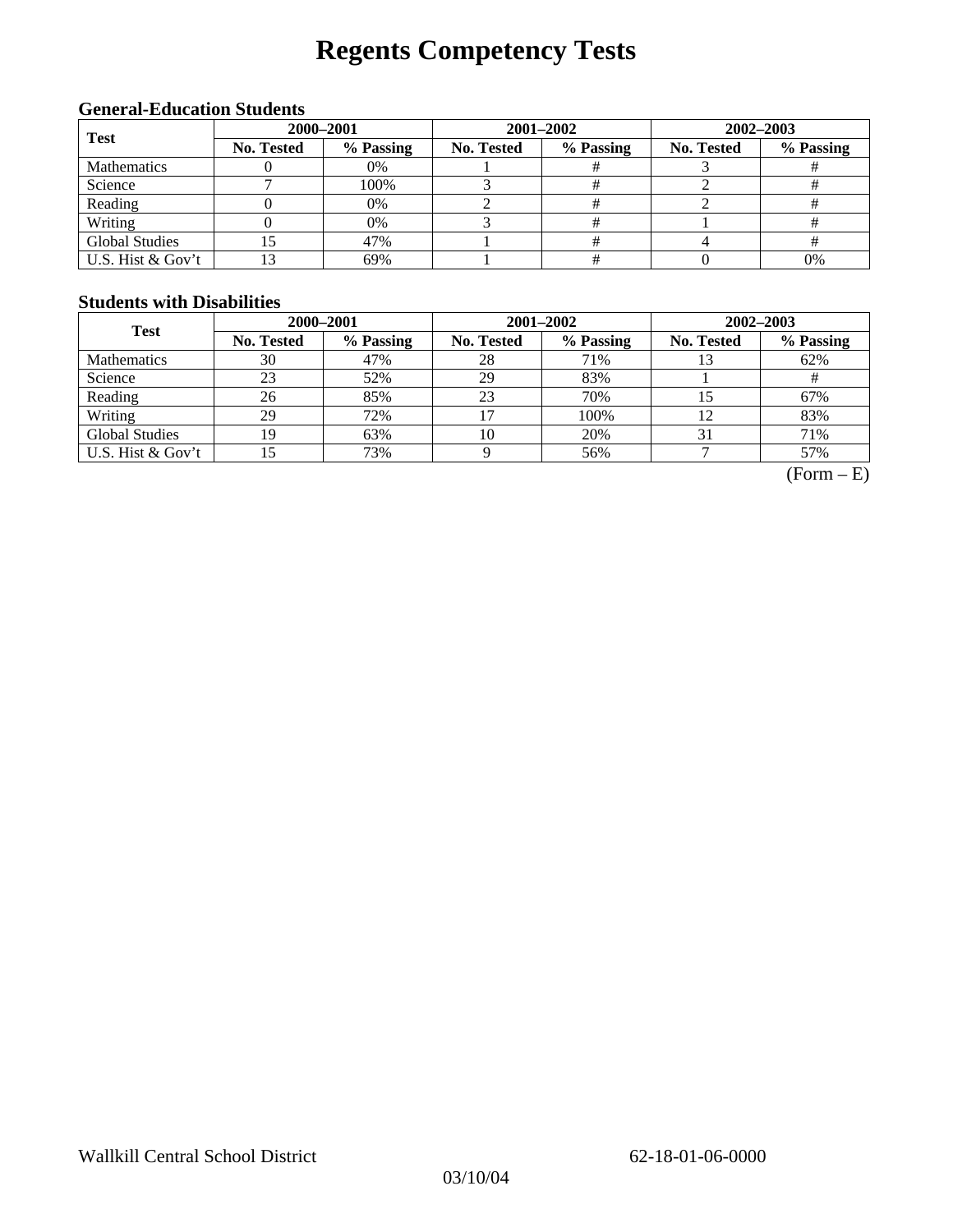|                                                            |                  | <b>All Students</b>                          |                 |                  | <b>Students with Disabilities</b> |                  |
|------------------------------------------------------------|------------------|----------------------------------------------|-----------------|------------------|-----------------------------------|------------------|
|                                                            | 2001             | 2002                                         | 2003            | 2001             | 2002                              | 2003             |
|                                                            |                  | <b>Comprehensive English</b>                 |                 |                  |                                   |                  |
| Number Tested                                              | 220              | 213                                          | 244             | 25               | 19                                | 9                |
| Number Scoring 55-100                                      | 207              | 196                                          | 234             | 15               | $\,8\,$                           | $\overline{7}$   |
| Number Scoring 65-100                                      | 189              | 176                                          | 223             | $\overline{7}$   | $\overline{3}$                    | $\overline{7}$   |
| Number Scoring 85-100                                      | 51               | 89                                           | 102             | $\overline{0}$   | $\mathbf{1}$                      | $\overline{0}$   |
| Percentage of Tested Scoring 55-100                        | 94%              | 92%                                          | 96%             | 60%              | 42%                               | 78%              |
| Percentage of Tested Scoring 65-100                        | 86%              | 83%                                          | 91%             | 28%              | 16%                               | 78%              |
| Percentage of Tested Scoring 85-100                        | 23%              | 42%                                          | 42%             | 0%               | 5%                                | $0\%$            |
|                                                            |                  | <b>Mathematics A</b>                         |                 |                  |                                   |                  |
| Number Tested                                              | $\overline{0}$   | 118                                          | 294             | $\mathbf{0}$     | 14                                | 23               |
| Number Scoring 55-100                                      | $\boldsymbol{0}$ | 81                                           | 238             | $\mathbf{0}$     | $\overline{3}$                    | $6\,$            |
| Number Scoring 65-100                                      | $\overline{0}$   | 61                                           | 204             | $\overline{0}$   | 1                                 | 6                |
| Number Scoring 85-100                                      | $\boldsymbol{0}$ | 32                                           | 22              | $\boldsymbol{0}$ | 1                                 | $\boldsymbol{0}$ |
| Percentage of Tested Scoring 55-100                        | 0%               | 69%                                          | 81%             | 0%               | 21%                               | 26%              |
| Percentage of Tested Scoring 65-100                        | 0%               | 52%                                          | 69%             | 0%               | 7%                                | 26%              |
| Percentage of Tested Scoring 85-100                        | 0%               | 27%                                          | 7%              | 0%               | 7%                                | 0%               |
|                                                            |                  | Mathematics B (first administered June 2001) |                 |                  |                                   |                  |
| Number Tested                                              | $\theta$         | $\Omega$                                     | 29              | $\boldsymbol{0}$ | $\boldsymbol{0}$                  | $\boldsymbol{0}$ |
| Number Scoring 55-100                                      | $\overline{0}$   | $\overline{0}$                               | $\overline{29}$ | $\overline{0}$   | $\overline{0}$                    | $\mathbf{0}$     |
| Number Scoring 65-100                                      | $\overline{0}$   | $\mathbf{0}$                                 | 27              | $\mathbf{0}$     | $\overline{0}$                    | $\mathbf{0}$     |
| Number Scoring 85-100                                      | $\overline{0}$   | $\mathbf{0}$                                 | 5               | $\overline{0}$   | $\overline{0}$                    | $\overline{0}$   |
| Percentage of Tested Scoring 55-100                        | 0%               | 0%                                           | 100%            | 0%               | 0%                                | 0%               |
| Percentage of Tested Scoring 65-100                        | 0%               | 0%                                           | 93%             | 0%               | 0%                                | 0%               |
| Percentage of Tested Scoring 85-100                        | 0%               | 0%                                           | 17%             | 0%               | 0%                                | $0\%$            |
|                                                            |                  | <b>Global History and Geography</b>          |                 |                  |                                   |                  |
| Number Tested                                              | 276              | 274                                          | 291             | 46               | 18                                | 36               |
| Number Scoring 55-100                                      | 262              | 239                                          | 258             | 38               | 10                                | 25               |
| Number Scoring 65-100                                      | 239              | 210                                          | 233             | 32               | $\overline{5}$                    | 20               |
| Number Scoring 85-100                                      | 94               | 68                                           | 83              | 6                | $\overline{2}$                    | $\overline{3}$   |
| Percentage of Tested Scoring 55-100                        | 95%              | 87%                                          | 89%             | 83%              | 56%                               | 69%              |
| Percentage of Tested Scoring 65-100                        | 87%              | 77%                                          | 80%             | 70%              | 28%                               | 56%              |
| Percentage of Tested Scoring 85-100                        | 34%              | 25%                                          | 29%             | 13%              | 11%                               | 8%               |
| U.S. History and Government (first administered June 2001) |                  |                                              |                 |                  |                                   |                  |
| Number Tested                                              | 211              | 233                                          | 277             | 25               | 19                                | 11               |
| Number Scoring 55-100                                      | 189              | 210                                          | 263             | $\overline{15}$  | $\overline{13}$                   | $\overline{10}$  |
| Number Scoring 65-100                                      | 168              | $\overline{173}$                             | 246             | $\overline{6}$   | $\mathbf{1}$                      | $\overline{8}$   |
| Number Scoring 85-100                                      | $\overline{75}$  | $\overline{49}$                              | 113             | $\mathbf{1}$     | $\mathbf{1}$                      | $\overline{2}$   |
| Percentage of Tested Scoring 55-100                        | 90%              | 90%                                          | 95%             | 60%              | 68%                               | 91%              |
| Percentage of Tested Scoring 65-100                        | 80%              | 74%                                          | 89%             | 24%              | 5%                                | 73%              |
| Percentage of Tested Scoring 85-100                        | 36%              | 21%                                          | 41%             | 4%               | 5%                                | 18%              |

 $(Form - F)$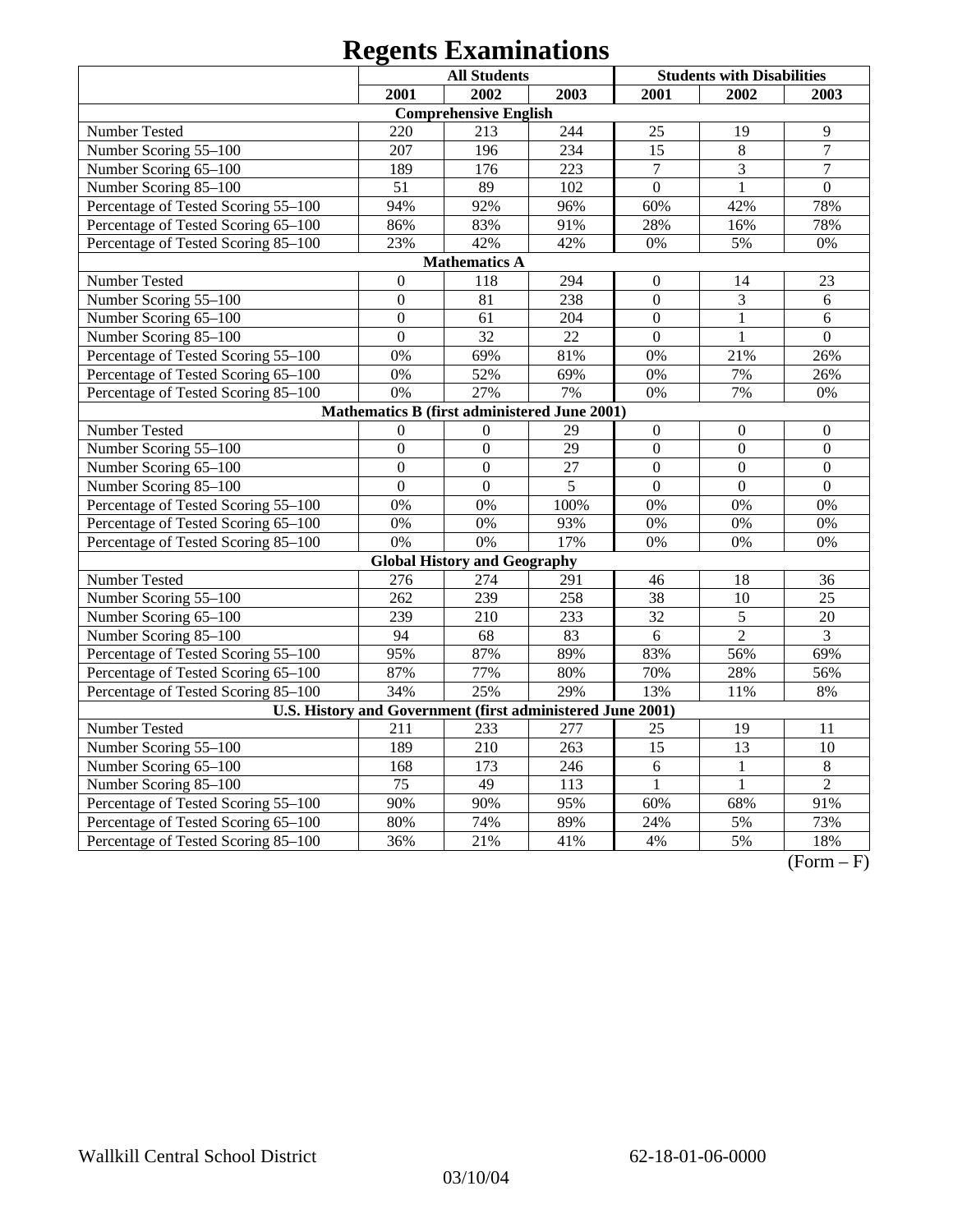|                                                               |      | $\sim$                                                    |      |                |                                   |              |
|---------------------------------------------------------------|------|-----------------------------------------------------------|------|----------------|-----------------------------------|--------------|
|                                                               |      | <b>All Students</b>                                       |      |                | <b>Students with Disabilities</b> |              |
|                                                               | 2001 | 2002                                                      | 2003 | 2001           | 2002                              | 2003         |
|                                                               |      | Living Environment (first administered June 2001)         |      |                |                                   |              |
| Number Tested                                                 | 275  | 317                                                       | 299  | 31             | 37                                | 33           |
| Number Scoring 55-100                                         | 261  | 266                                                       | 236  | 26             | 26                                | 18           |
| Number Scoring 65-100                                         | 243  | 248                                                       | 208  | 21             | 20                                | 13           |
| Number Scoring 85-100                                         | 37   | 65                                                        | 45   | $\overline{0}$ |                                   | $\mathbf{0}$ |
| Percentage of Tested Scoring 55-100                           | 95%  | 84%                                                       | 79%  | 84%            | 70%                               | 55%          |
| Percentage of Tested Scoring 65-100                           | 88%  | 78%                                                       | 70%  | 68%            | 54%                               | 39%          |
| Percentage of Tested Scoring 85-100                           | 13%  | 21%                                                       | 15%  | 0%             | 3%                                | 0%           |
| Physical Setting/Earth Science (first administered June 2001) |      |                                                           |      |                |                                   |              |
| Number Tested                                                 | 189  | 178                                                       | 212  | 10             | 7                                 | 17           |
| Number Scoring 55-100                                         | 186  | 167                                                       | 185  | 8              | 5                                 | 13           |
| Number Scoring 65-100                                         | 177  | 148                                                       | 169  | $\overline{7}$ | 3                                 | 11           |
| Number Scoring 85-100                                         | 77   | 52                                                        | 48   | $\overline{2}$ | 1                                 | 3            |
| Percentage of Tested Scoring 55-100                           | 98%  | 94%                                                       | 87%  | 80%            | 71%                               | 76%          |
| Percentage of Tested Scoring 65-100                           | 94%  | 83%                                                       | 80%  | 70%            | 43%                               | 65%          |
| Percentage of Tested Scoring 85-100                           | 41%  | 29%                                                       | 23%  | 20%            | 14%                               | 18%          |
|                                                               |      | Physical Setting/Chemistry (first administered June 2002) |      |                |                                   |              |
| Number Tested                                                 |      | 148                                                       | 143  |                | $\overline{2}$                    |              |
| Number Scoring 55-100                                         |      | 138                                                       | 133  |                | $\#$                              | $\#$         |
| Number Scoring 65-100                                         |      | 127                                                       | 89   |                | $\#$                              | $\#$         |
| Number Scoring 85-100                                         |      | $\overline{7}$                                            | 7    |                | $\#$                              | $\#$         |
| Percentage of Tested Scoring 55-100                           |      | 93%                                                       | 93%  |                | $\#$                              | $\#$         |
| Percentage of Tested Scoring 65-100                           |      | 86%                                                       | 62%  |                | $\#$                              | $\#$         |
| Percentage of Tested Scoring 85-100                           |      | 5%                                                        | 5%   |                | $\#$                              | $\#$         |
|                                                               |      | Physical Setting/Physics (first administered June 2002)*  |      |                |                                   |              |
| Number Tested                                                 |      |                                                           |      |                |                                   |              |
| Number Scoring 55-100                                         |      |                                                           |      |                |                                   |              |
| Number Scoring 65-100                                         |      |                                                           |      |                |                                   |              |
| Number Scoring 85-100                                         |      |                                                           |      |                |                                   |              |
| Percentage of Tested Scoring 55-100                           |      |                                                           |      |                |                                   |              |
| Percentage of Tested Scoring 65-100                           |      |                                                           |      |                |                                   |              |
| Percentage of Tested Scoring 85-100                           |      |                                                           |      |                |                                   |              |

\* Physical Setting/Physics results are not included in the report card because the Department is issuing a new conversion chart for this assessment. Data currently available to the Department are based on the original conversion chart for the assessment.

 $(Form - G)$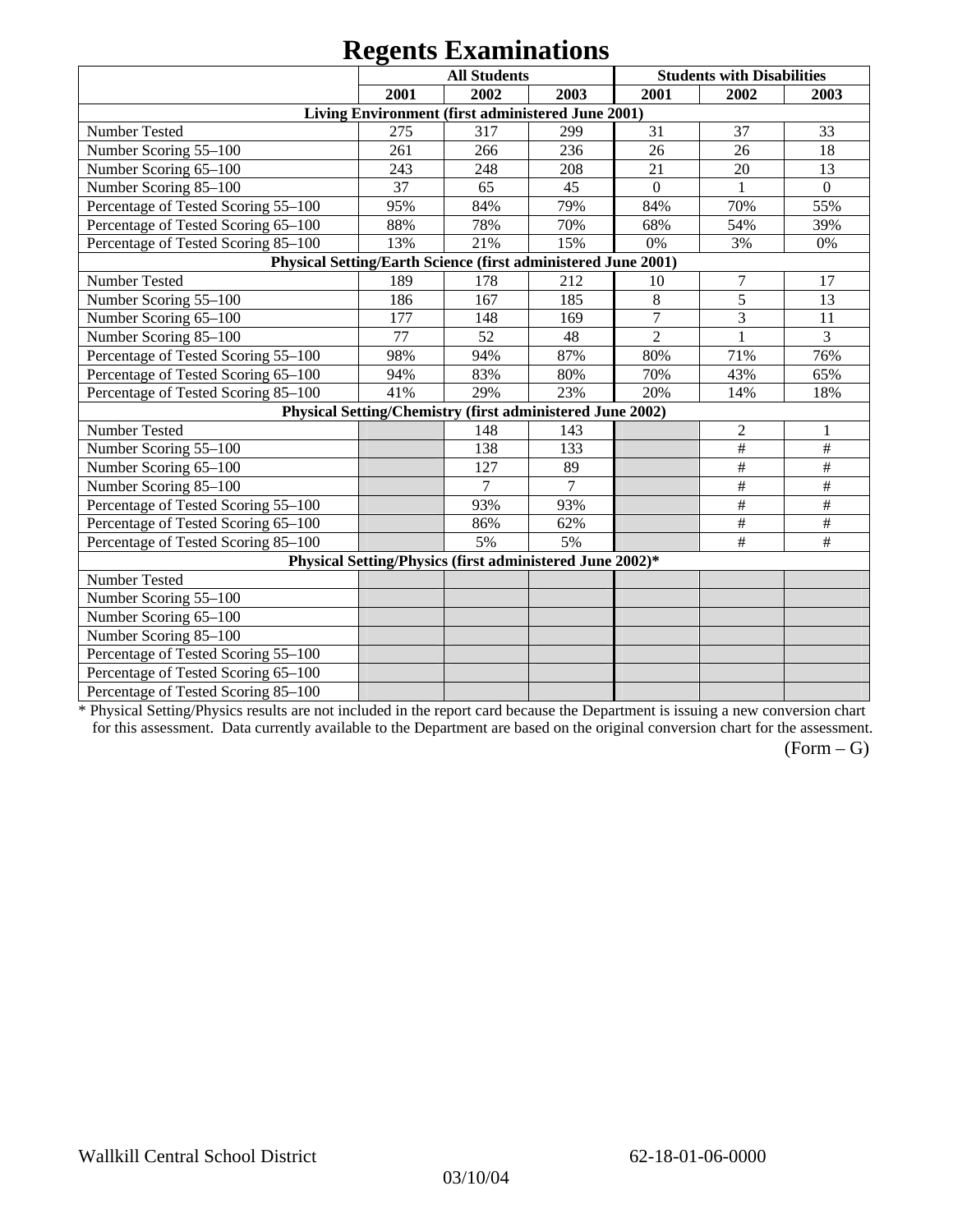|                                     |                  | <b>All Students</b>          |                  | <b>Students with Disabilities</b> |                  |                  |
|-------------------------------------|------------------|------------------------------|------------------|-----------------------------------|------------------|------------------|
|                                     | 2001             | 2002                         | 2003             | 2001                              | 2002             | 2003             |
|                                     |                  | <b>Comprehensive French</b>  |                  |                                   |                  |                  |
| Number Tested                       | 41               | 52                           | 43               | $\theta$                          | $\theta$         | $\overline{0}$   |
| Number Scoring 55-100               | 41               | 52                           | 43               | $\boldsymbol{0}$                  | $\boldsymbol{0}$ | $\boldsymbol{0}$ |
| Number Scoring 65-100               | 41               | 52                           | 43               | $\boldsymbol{0}$                  | $\overline{0}$   | $\boldsymbol{0}$ |
| Number Scoring 85-100               | 34               | 35                           | 32               | $\overline{0}$                    | $\overline{0}$   | $\mathbf{0}$     |
| Percentage of Tested Scoring 55-100 | 100%             | 100%                         | 100%             | 0%                                | 0%               | 0%               |
| Percentage of Tested Scoring 65-100 | 100%             | 100%                         | 100%             | 0%                                | 0%               | 0%               |
| Percentage of Tested Scoring 85-100 | 83%              | 67%                          | 74%              | 0%                                | 0%               | 0%               |
|                                     |                  | <b>Comprehensive Italian</b> |                  |                                   |                  |                  |
| Number Tested                       | $\theta$         | $\boldsymbol{0}$             | $\boldsymbol{0}$ | $\boldsymbol{0}$                  | $\boldsymbol{0}$ | $\boldsymbol{0}$ |
| Number Scoring 55-100               | $\boldsymbol{0}$ | $\mathbf{0}$                 | $\mathbf{0}$     | $\boldsymbol{0}$                  | $\boldsymbol{0}$ | $\boldsymbol{0}$ |
| Number Scoring 65-100               | $\overline{0}$   | $\mathbf{0}$                 | $\boldsymbol{0}$ | $\boldsymbol{0}$                  | $\boldsymbol{0}$ | $\mathbf{0}$     |
| Number Scoring 85-100               | $\overline{0}$   | $\boldsymbol{0}$             | $\overline{0}$   | $\mathbf{0}$                      | $\overline{0}$   | $\mathbf{0}$     |
| Percentage of Tested Scoring 55-100 | 0%               | 0%                           | 0%               | 0%                                | 0%               | 0%               |
| Percentage of Tested Scoring 65-100 | 0%               | 0%                           | 0%               | 0%                                | 0%               | 0%               |
| Percentage of Tested Scoring 85-100 | 0%               | 0%                           | 0%               | 0%                                | 0%               | 0%               |
|                                     |                  | <b>Comprehensive German</b>  |                  |                                   |                  |                  |
| Number Tested                       | $\theta$         | $\boldsymbol{0}$             | $\boldsymbol{0}$ | $\boldsymbol{0}$                  | $\boldsymbol{0}$ | $\boldsymbol{0}$ |
| Number Scoring 55-100               | $\boldsymbol{0}$ | $\boldsymbol{0}$             | $\boldsymbol{0}$ | $\boldsymbol{0}$                  | $\boldsymbol{0}$ | $\boldsymbol{0}$ |
| Number Scoring 65-100               | $\mathbf{0}$     | $\mathbf{0}$                 | $\boldsymbol{0}$ | $\mathbf{0}$                      | $\mathbf{0}$     | $\mathbf{0}$     |
| Number Scoring 85-100               | $\overline{0}$   | $\overline{0}$               | $\overline{0}$   | $\overline{0}$                    | $\overline{0}$   | $\overline{0}$   |
| Percentage of Tested Scoring 55-100 | 0%               | 0%                           | 0%               | 0%                                | 0%               | 0%               |
| Percentage of Tested Scoring 65-100 | 0%               | 0%                           | 0%               | 0%                                | 0%               | 0%               |
| Percentage of Tested Scoring 85-100 | 0%               | 0%                           | 0%               | 0%                                | 0%               | 0%               |
|                                     |                  | <b>Comprehensive Hebrew</b>  |                  |                                   |                  |                  |
| Number Tested                       | $\mathbf{0}$     | $\boldsymbol{0}$             | $\boldsymbol{0}$ | $\boldsymbol{0}$                  | $\boldsymbol{0}$ | $\boldsymbol{0}$ |
| Number Scoring 55-100               | $\boldsymbol{0}$ | $\mathbf{0}$                 | $\boldsymbol{0}$ | $\boldsymbol{0}$                  | $\boldsymbol{0}$ | $\boldsymbol{0}$ |
| Number Scoring 65-100               | $\mathbf{0}$     | $\mathbf{0}$                 | $\boldsymbol{0}$ | $\mathbf{0}$                      | $\mathbf{0}$     | $\boldsymbol{0}$ |
| Number Scoring 85-100               | $\overline{0}$   | $\boldsymbol{0}$             | $\overline{0}$   | $\mathbf{0}$                      | $\overline{0}$   | $\mathbf{0}$     |
| Percentage of Tested Scoring 55-100 | 0%               | 0%                           | 0%               | 0%                                | 0%               | 0%               |
| Percentage of Tested Scoring 65-100 | 0%               | 0%                           | 0%               | 0%                                | 0%               | 0%               |
| Percentage of Tested Scoring 85-100 | 0%               | 0%                           | 0%               | 0%                                | 0%               | 0%               |
|                                     |                  | <b>Comprehensive Spanish</b> |                  |                                   |                  |                  |
| Number Tested                       | 74               | 79                           | 87               | $\boldsymbol{0}$                  | $\boldsymbol{0}$ | 1                |
| Number Scoring 55-100               | 74               | 79                           | 87               | $\boldsymbol{0}$                  | $\boldsymbol{0}$ | $\#$             |
| Number Scoring 65–100               | 74               | 79                           | 86               | $\boldsymbol{0}$                  | $\boldsymbol{0}$ | $\#$             |
| Number Scoring 85-100               | 63               | 65                           | 67               | $\overline{0}$                    | $\overline{0}$   | $\overline{\#}$  |
| Percentage of Tested Scoring 55-100 | 100%             | 100%                         | 100%             | 0%                                | $0\%$            | $\#$             |
| Percentage of Tested Scoring 65-100 | 100%             | 100%                         | 99%              | 0%                                | 0%               | $\#$             |
| Percentage of Tested Scoring 85-100 | 85%              | 82%                          | 77%              | 0%                                | 0%               | $\#$             |
|                                     |                  | <b>Comprehensive Latin</b>   |                  |                                   |                  |                  |
| Number Tested                       | $\boldsymbol{0}$ | $\boldsymbol{0}$             | $\boldsymbol{0}$ | $\boldsymbol{0}$                  | $\mathbf{0}$     | $\boldsymbol{0}$ |
| Number Scoring 55-100               | $\boldsymbol{0}$ | $\boldsymbol{0}$             | $\boldsymbol{0}$ | $\boldsymbol{0}$                  | $\boldsymbol{0}$ | $\boldsymbol{0}$ |
| Number Scoring 65-100               | $\boldsymbol{0}$ | $\boldsymbol{0}$             | $\boldsymbol{0}$ | $\boldsymbol{0}$                  | $\boldsymbol{0}$ | $\overline{0}$   |
| Number Scoring 85-100               | $\mathbf{0}$     | $\boldsymbol{0}$             | $\mathbf{0}$     | $\boldsymbol{0}$                  | $\boldsymbol{0}$ | $\Omega$         |
| Percentage of Tested Scoring 55-100 | 0%               | 0%                           | 0%               | 0%                                | $0\%$            | 0%               |
| Percentage of Tested Scoring 65-100 | 0%               | 0%                           | 0%               | 0%                                | 0%               | 0%               |
| Percentage of Tested Scoring 85-100 | 0%               | 0%                           | 0%               | 0%                                | 0%               | 0%<br>$\sqrt{ }$ |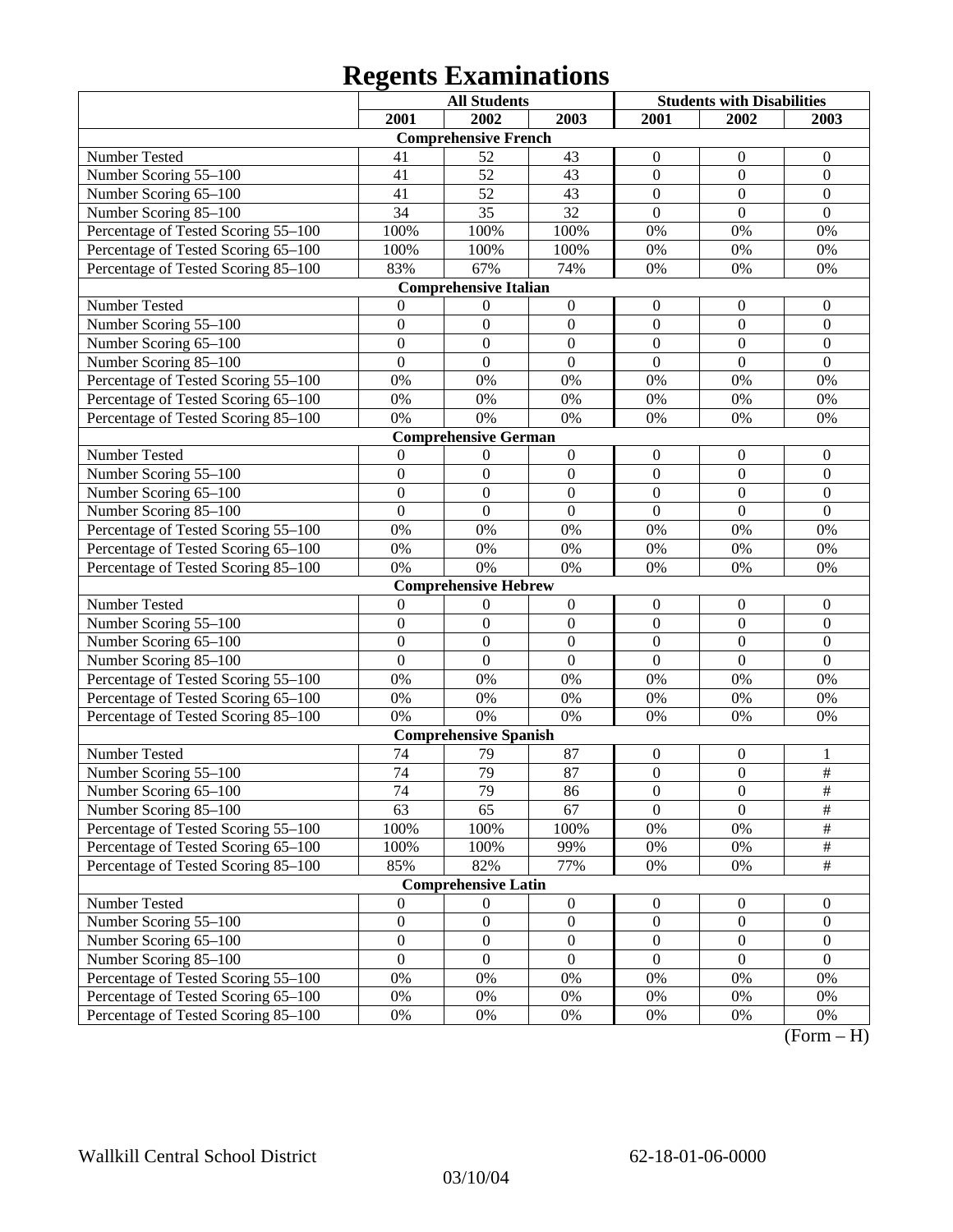|                                                                    | <b>All Students</b> |                                           |          | <b>Students with Disabilities</b> |      |          |
|--------------------------------------------------------------------|---------------------|-------------------------------------------|----------|-----------------------------------|------|----------|
|                                                                    | 2001                | 2002                                      | 2003     | 2001                              | 2002 | 2003     |
| Sequential Mathematics, Course II (last administered January 2003) |                     |                                           |          |                                   |      |          |
| <b>Number Tested</b>                                               | 210                 | 186                                       | $\Omega$ |                                   | 4    | $\theta$ |
| Number Scoring 55-100                                              | 171                 | 139                                       | $\theta$ | 4                                 | #    | $\Omega$ |
| Number Scoring 65-100                                              | 150                 | 118                                       | $\theta$ | 3                                 | #    | $\Omega$ |
| Number Scoring 85-100                                              | 55                  | 25                                        | $\theta$ | $\overline{2}$                    | #    | $\Omega$ |
| Percentage of Tested Scoring 55-100                                | 81%                 | 75%                                       | 0%       | 57%                               | #    | 0%       |
| Percentage of Tested Scoring 65-100                                | 71%                 | 63%                                       | 0%       | 43%                               | #    | $0\%$    |
| Percentage of Tested Scoring 85-100                                | 26%                 | 13%                                       | 0%       | 29%                               | #    | 0%       |
|                                                                    |                     | <b>Sequential Mathematics, Course III</b> |          |                                   |      |          |
| <b>Number Tested</b>                                               | 116                 | 137                                       | 130      | $\theta$                          |      |          |
| Number Scoring 55–100                                              | 108                 | 125                                       | 91       | $\theta$                          | #    | #        |
| Number Scoring 65-100                                              | 94                  | 118                                       | 81       | $\theta$                          | #    | #        |
| Number Scoring 85-100                                              | 43                  | 46                                        | 14       | $\Omega$                          | #    | #        |
| Percentage of Tested Scoring 55-100                                | 93%                 | 91%                                       | 70%      | 0%                                | #    | #        |
| Percentage of Tested Scoring 65-100                                | 81%                 | 86%                                       | 62%      | $0\%$                             | #    | #        |
| Percentage of Tested Scoring 85-100                                | 37%                 | 34%                                       | 11%      | 0%                                | #    | #        |

 $\overline{(Form-I)}$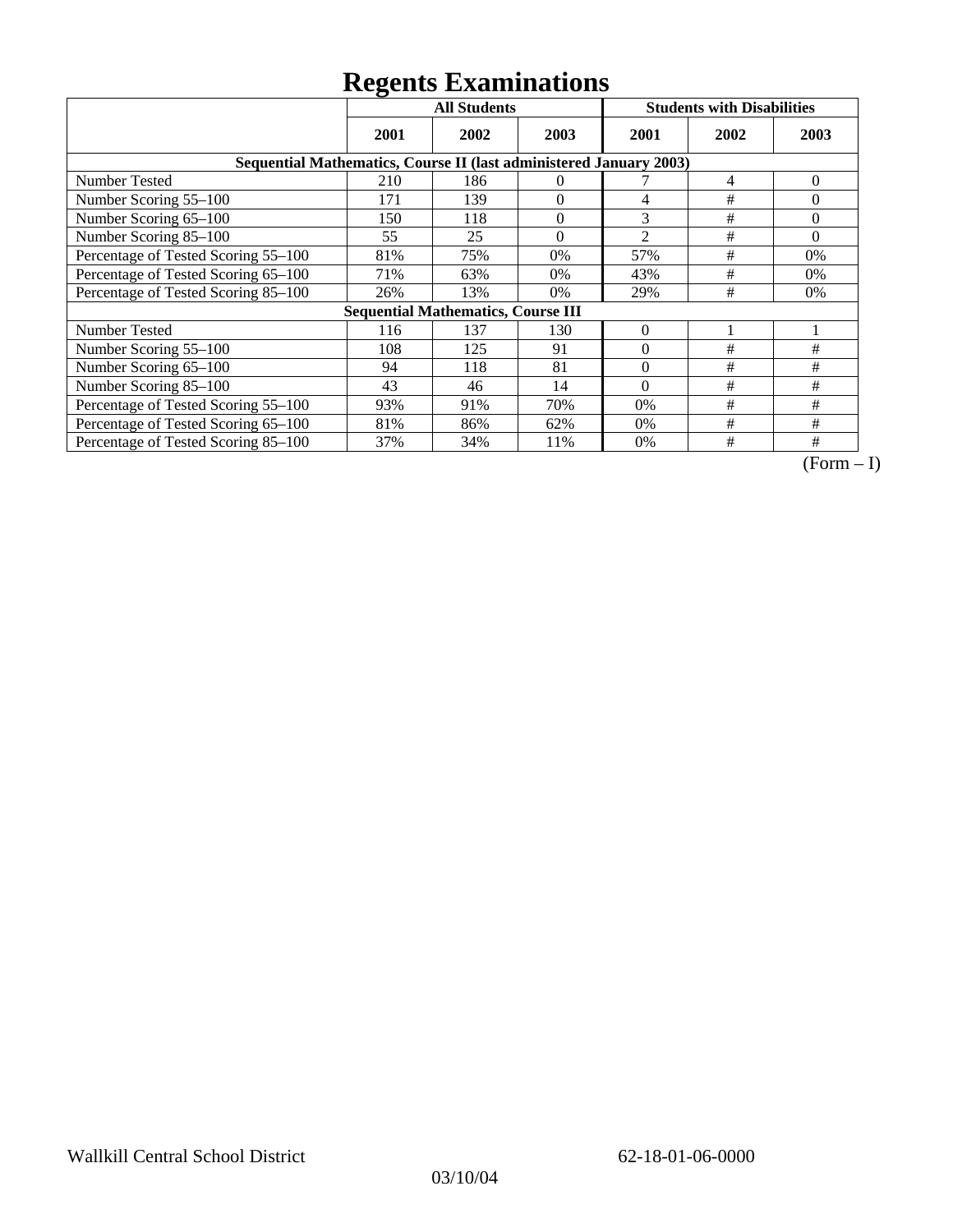### **Introduction to Occupations Examination**

|                                   | 2000-2001         |           | $2001 - 2002$ |           | $2002 - 2003$ |           |  |
|-----------------------------------|-------------------|-----------|---------------|-----------|---------------|-----------|--|
|                                   | <b>No. Tested</b> | % Passing | No. Tested    | % Passing | No. Tested    | % Passing |  |
| <b>General-Education Students</b> | 64                | 98%       | 70            | 94%       | l 24          | 85%       |  |
| <b>Students with Disabilities</b> | 19                | 100%      | 19            | 79%       | 24            | 58%       |  |

On school reports, 2000–2001 and 2001–2002 data are for all students with disabilities enrolled in the school. District reports contain data for all students with disabilities enrolled in the district for the 2000–2001, 2001–2002, and 2002–2003 school years.

### **Elementary-Level Social Studies**

|                 |                                   | <b>Number</b><br><b>Tested</b> | $%$ at<br>Level 1 | $%$ at<br>Level 2 | $%$ at<br>Level 3 | $%$ at<br>Level 4 |
|-----------------|-----------------------------------|--------------------------------|-------------------|-------------------|-------------------|-------------------|
| <b>Nov 2002</b> | <b>General-Education Students</b> | 245                            | 2%                | 5%                | 76%               | 18%               |
|                 | <b>Students with Disabilities</b> | 40                             | 25%               | 13%               | 60%               | 3%                |
|                 | All Students                      | 285                            | 5%                | 6%                | 73%               | 15%               |

### **Middle-Level Social Studies**

|                  |                                   | <b>Number</b><br>Tested | $%$ at<br>Level 1 | $%$ at<br>Level 2 | $%$ at<br>Level 3 | $%$ at<br>Level 4 |
|------------------|-----------------------------------|-------------------------|-------------------|-------------------|-------------------|-------------------|
| <b>June 2003</b> | <b>General-Education Students</b> | 247                     | $1\%$             | 31%               | 56%               | 12%               |
|                  | <b>Students with Disabilities</b> | 60                      | 12%               | 72%               | 17%               | 0%                |
|                  | All Students                      | 307                     | 3%                | 39%               | 49%               | 9%                |

 $(Form - J)$